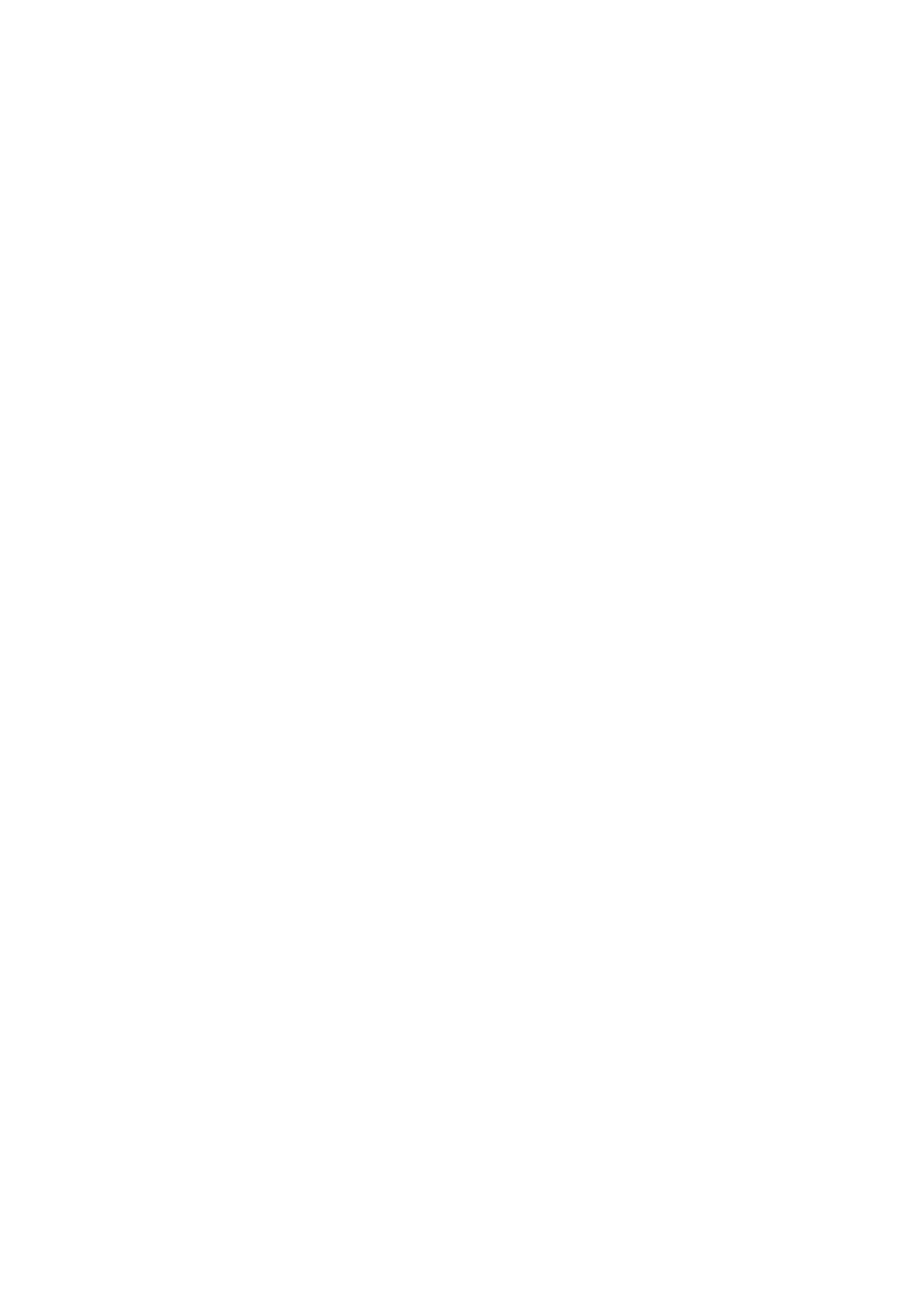# **Welcome**

On behalf of the EAST Board and Executive Team I am delighted to welcome you to our EAST FCS Seminars. We first ran them last year as part of our FCS Forum and this year we have co-located them with RBR's *ATM & Cyber Security 2018* conference. Attendance at our regular Expert Group meetings is limited to invited experts and these FCS Seminars open the door to engagement with all interested parties.

This would not be possible without the support of the Chairs and members of the EAST Expert Group on ATM Fraud (EGAF) and the Expert Group on Physical Attacks (EGAP), and also the support of our Event Sponsors, which we gratefully acknowledge.



We hope that you will find the Seminar you attend both interactive and informative, and we look forward to hearing your views, both during the discussions and subsequently. We also hope that you enjoy the informal networking in the break.

Thank you for supporting our EAST FCS Seminars and for playing a part in the public-private sector cooperation that is an essential part of countering terminal fraud and ATM related crime.

*Lachlan Gunn, EAST Executive Director*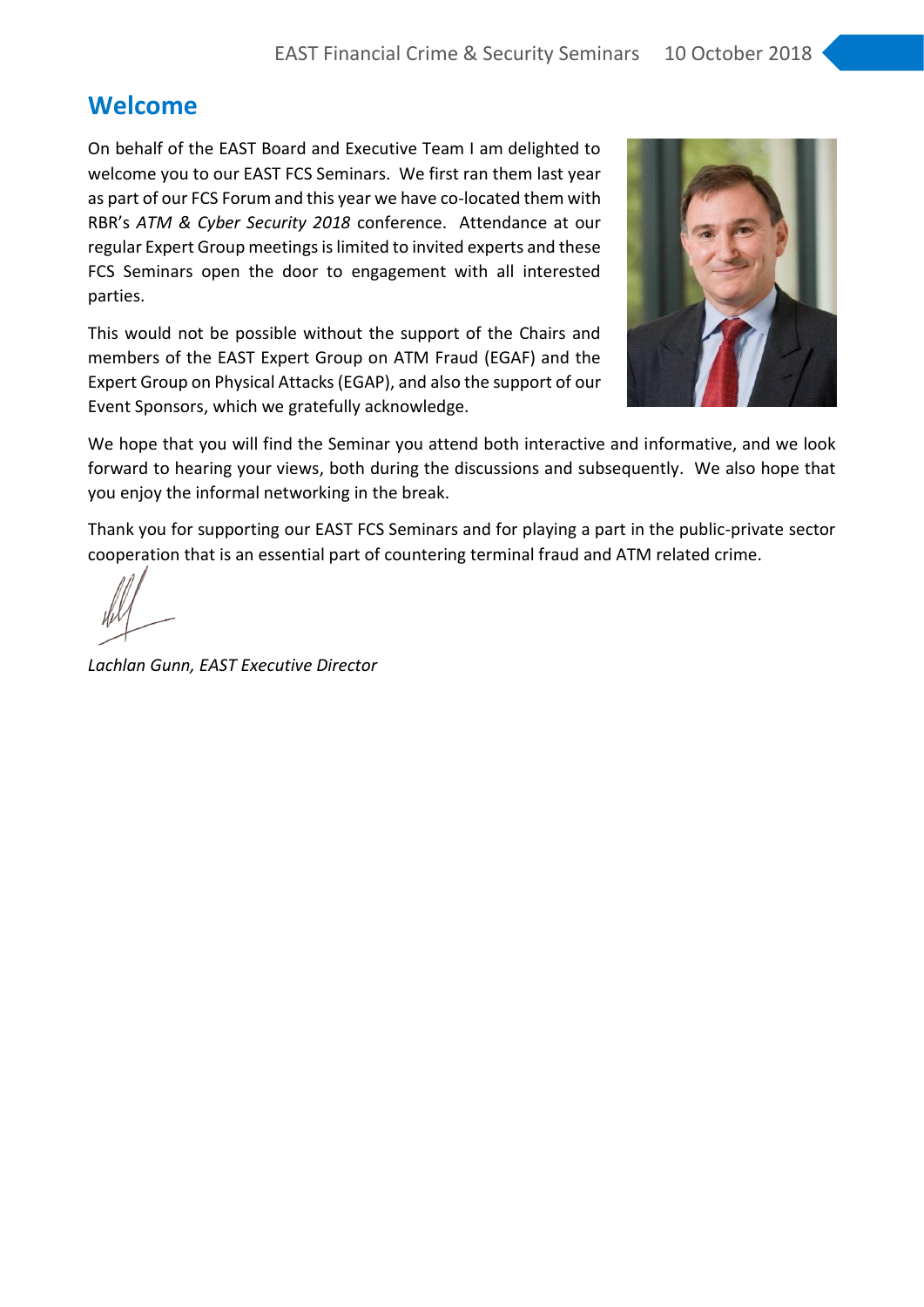# **Seminar Sponsors**

EAST would like to thank all of our generous sponsors for supporting the Financial Crime & Security Seminars in 2018. We appreciate your support and wish you an enjoyable and productive meeting.

#### **Sponsor of the Terminal Fraud Seminar (EGAF)**



NCR is a leader in omni-channel solutions, turning everyday interactions with businesses into exceptional experiences. With its software, hardware, and portfolio of services, NCR enables nearly 700 million transactions daily across financial, retail, hospitality, travel, telecom and technology industries. NCR solutions run the everyday transactions that make your life easier. NCR is headquartered in Atlanta, Ga., with about 30,000 employees and does business in 180 countries.

#### **Sponsors of the ATM Physical Attacks Seminar (EGAP)**

SMARTSTAIN **Ly** feerica



Smartstain patented logical protection technology protects against malware, black box or any other method of ATM jackpotting.



Lockpoint is the developer and manufacturer of the Gryphon ATM defence system – the only product designed to keep your cash safe against the full range of physical attacks. The Gryphon's sophisticated system of interlocking multi-layered steel doors defends against attacks by duress, brute force – including grinders and oxyacetylene cutters – and injected gas. Indeed, at the time of writing, no correctly fitted and operated Gryphon had been breached in a gas attack. With more 5,000 Gryphons in service across the UK, no other product can match its ability to keep your people, your cash and your reputation safe.

**Lanyard Sponsor**



Cennox specialises in security products for Banks, Retailers, Airports and other associated 'at risk' applications to protect the combined interests of the many institutions. Our portfolio of products, designed and built by our R&D Team in the United Kingdom, as well as others in the United States and Europe, have succeeded in delivering huge blows to the criminal community. With many of our financial products developed in partnership with Banks and already successfully eradicating ATM fraud from many of the worst hit machines, Cennox continues to lead the way in ATM Security products and their implementation.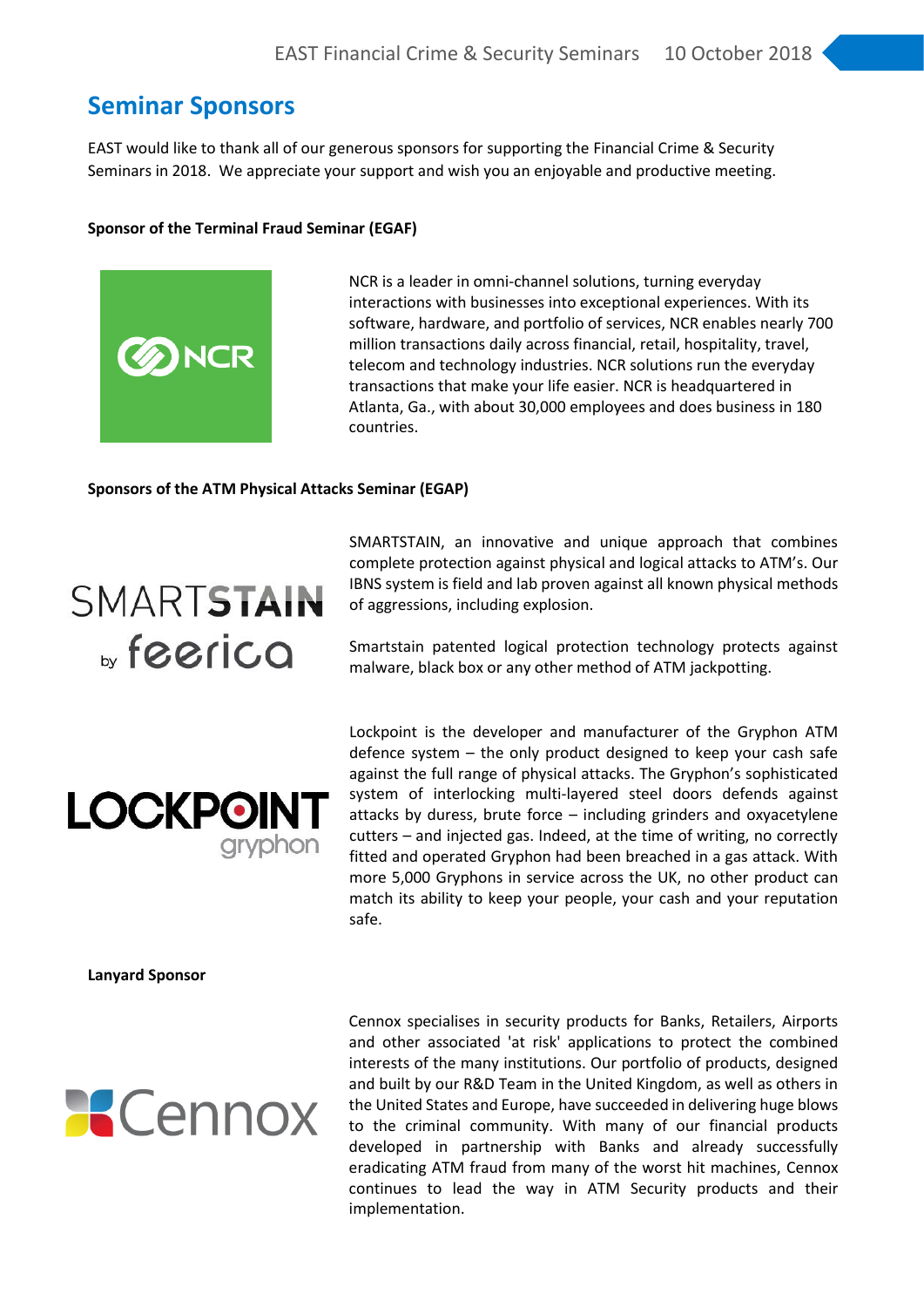# **Programme**

| AGENDA A: TERMINAL FRAUD SEMINAR - Expert Group on All Terminal Fraud (EGAF) |                                                                                     |  |
|------------------------------------------------------------------------------|-------------------------------------------------------------------------------------|--|
| Room: Victoria 1                                                             |                                                                                     |  |
| $12:45 - 14:00$                                                              | <b>Networking Lunch &amp; RBR Exhibitor Demos Open</b>                              |  |
| $14:00 - 14:10$                                                              | <b>EGAF Overview</b>                                                                |  |
|                                                                              | EGAF Chair, Otto de Jong, ING Bank                                                  |  |
| $14:10 - 14:20$                                                              | H1 2018 Fraud Statistics                                                            |  |
|                                                                              | <b>EAST Executive Director, Lachlan Gunn</b>                                        |  |
| $14:20 - 14:55$                                                              | The evolution of 'Cash-out'/Jack potting Attacks – Latest trends from Latin America |  |
|                                                                              | Juan Jesús León Cobos, GMV                                                          |  |
| $14:55 - 15:30$                                                              | Guidance & Recommendations regarding Logical & Malware Attacks on ATMs              |  |
|                                                                              | Tobias-Christian Wieloch, Europol                                                   |  |
| $15:30 - 16:15$                                                              | <b>Networking Break &amp; RBR Exhibitor Demos Open</b>                              |  |
| $16:15 - 16:45$                                                              | Card Shimming - the UK Experience                                                   |  |
|                                                                              | Forensic Experts Brian Underhill and Nick Webber                                    |  |
| $16:45 - 17:15$                                                              | Speaking the same Language? The Importance of Standardised Fraud Definitions        |  |
|                                                                              | Ben Birtwistle, RBS, and Claire Shufflebotham, TMD Security                         |  |
| $17:15 - 17:30$                                                              | <b>Summary and Closing</b>                                                          |  |
|                                                                              | EGAF Chair, Otto de Jong, ING Bank                                                  |  |

| AGENDA B: ATM PHYSICAL ATTACKS SEMINAR - Expert Group on ATM & ATS Physical Attacks (EGAP) |                                                                              |  |
|--------------------------------------------------------------------------------------------|------------------------------------------------------------------------------|--|
| Room: Victoria 2                                                                           |                                                                              |  |
| $12:45 - 14:00$                                                                            | <b>Networking Lunch &amp; RBR Exhibitor Demos Open</b>                       |  |
| $14:00 - 14:10$                                                                            | <b>EGAP Overview</b>                                                         |  |
|                                                                                            | <b>EGAP Chair, Graham Mott LINK</b>                                          |  |
| $14:10 - 14:20$                                                                            | H1 2018 Physical Attack Statistics                                           |  |
|                                                                                            | EAST Development Director, Rui Carvalho                                      |  |
| $14:20 - 14:30$                                                                            | European Overview - ATM Physical Attacks                                     |  |
|                                                                                            | Gertjan Kaijen, Europol                                                      |  |
| $14:30 - 15:30$                                                                            | <b>National Threat Assessments</b>                                           |  |
|                                                                                            | France - Gilles Weintz, Gendarmerie Nationale                                |  |
|                                                                                            | Spain - Daniel Zorzo Lopez, Guardia Civil                                    |  |
|                                                                                            | Netherlands - Niels Uljee, Dutch Police                                      |  |
|                                                                                            | Portugal – Bruno Sergio Nobre Viegas, Polícia de Segurança Pública           |  |
|                                                                                            | UK - Neil Smyth, Metropolitan Police Service                                 |  |
| $15:30 - 16:15$                                                                            | <b>Networking Break &amp; RBR Exhibitor Demos Open</b>                       |  |
| $16:15 - 16:45$                                                                            | How to counter ATM Explosive Attacks (Gas and Solid) - A National Experience |  |
|                                                                                            | Marco Spoldi, MIB                                                            |  |
| $16:45 - 17:15$                                                                            | Physical Attack Types and Counter-Measures Town Hall Q & A Session           |  |
|                                                                                            | EGAP Chair, Graham Mott, LINK                                                |  |
| $17:15 - 17:30$                                                                            | <b>Summary and Closing</b>                                                   |  |
|                                                                                            | EGAP Chair, Graham Mott, LINK                                                |  |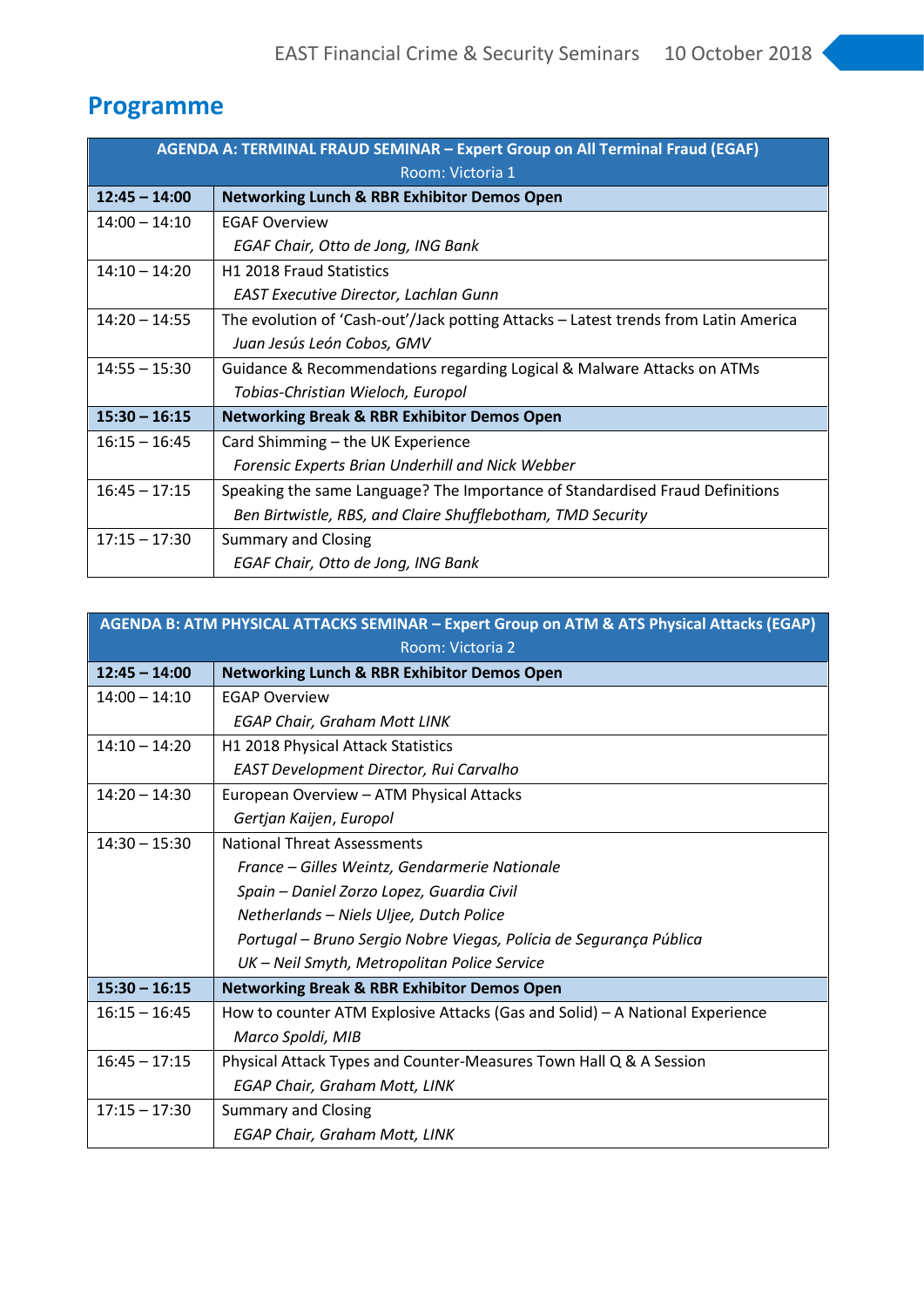# **About the Financial Crime & Security Seminars**

#### **Terminal Fraud Seminar (organised by the EAST Expert Group on All Terminal Fraud – EGAF)**

This interactive event focusses on two key outputs of EAST EGAF – guidelines regarding logical attacks on ATMs and standardised Fraud Definitions. An introduction to the Group will be followed by a presentation of the latest EAST Fraud Statistics (H1 2018). A session will then focus on the evolution of cash-out /jackpotting attacks, followed by a session highlighting Guidelines on how to counter them. A perspective on card shimming in the UK will then be given, followed by a session on the importance of standardising fraud definitions. Attendance at EAST EGAF meetings is limited due



to the size of the Group and this event enables a wider participation and the opportunity for all attendees to engage with the Group and its organizers.

## **ATM Physical Attacks Seminar (organised by the EAST Expert Group on ATM & ATS Physical Attacks – EGAP)**

This interactive event follows the basic structure of EAST EGAP Member meetings. An introduction to the Group will be followed by presentation of the latest EAST Physical Attack Statistics (H1 2018). Then two sessions will focus on the ATM physical attack situation in Europe – a high level overview from Europol, followed by Law Enforcement updates from five of the key European markets. A networking break will be followed by a session on the steps taken in Italy to counter ATM explosive attacks (gas and



solid), and the event will conclude with a Q&A session on all attack types and counter-measures. Attendance at EAST EGAP meetings is limited, as it is a working group, and this event enables a wider participation and the opportunity for all attendees to engage with the Group and its organizers.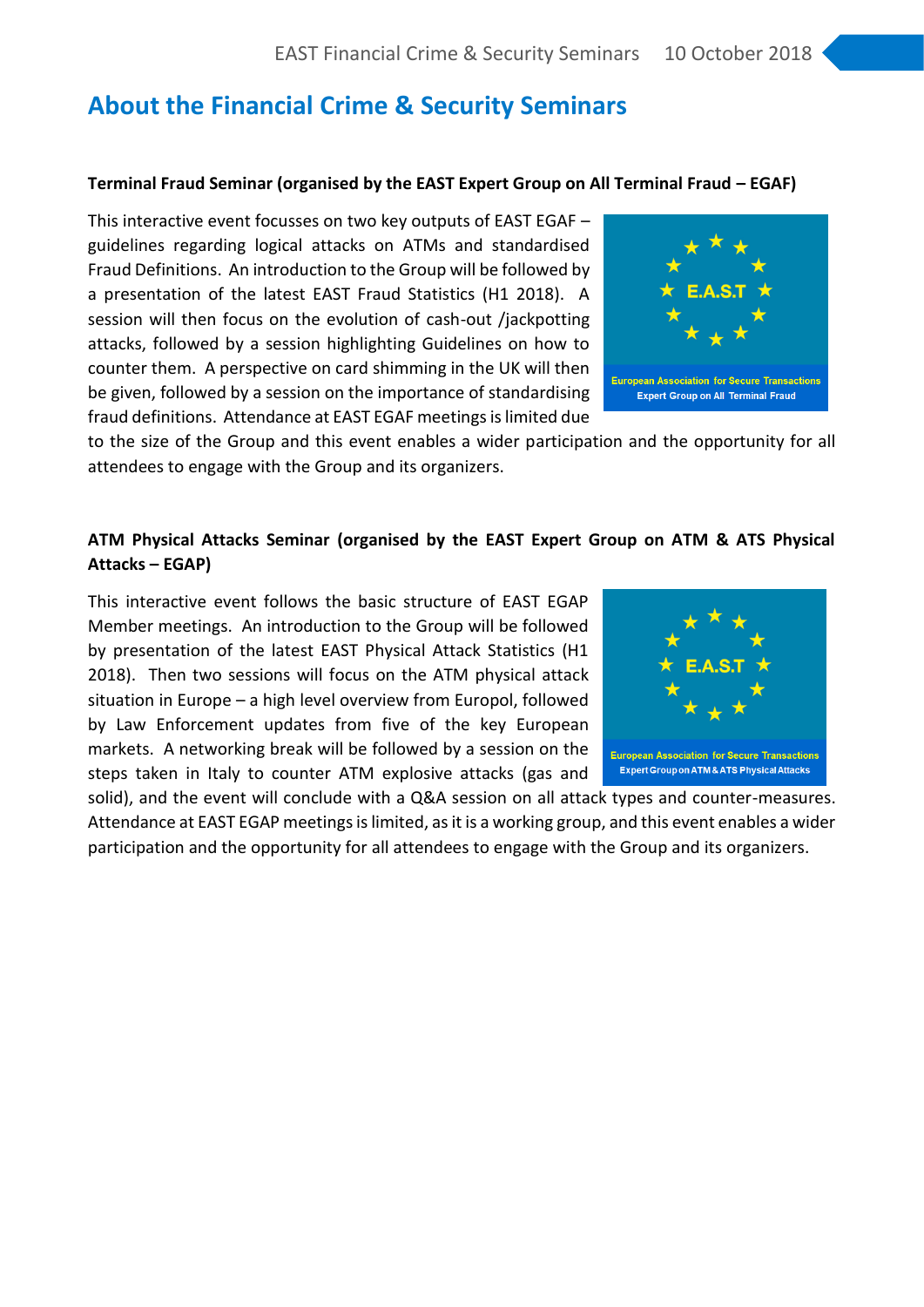# **Speakers**



#### **BEN BIRTWISTLE**

After joining RBS in 2002 as an operations manager in the credit card customer contact centre, Ben secured a Fraud Analysis role within the bank's ATM business. Since that move into the ATM industry, Ben has delivered a number of significant strategic programs centred on protection of customers, assets, and data, whilst forming strong bonds both on a domestic and global basis – including membership of EAST EGAF.

To ensure security and operations management are optimised, Ben has recently assumed the position of overall Service Delivery Lead for the bank's self service businesses.



### **RUI C CARVALHO**

Rui C Carvalho is an independent Consultant in Risk and Fraud Management and a Development Director at EAST (European Association for Secure Transactions) where he also chairs the EAST Payment Task Force.

He holds a Master Degree in Electrical Engineering and has over 20 years of experience in detecting, preventing and investigating Electronic Payment and Telecommunications Fraud.

He has held positions within several companies in the telecommunications, IT, banking and processing institutions in Europe. He is currently dedicated to training and conference speaking and is involved in several innovative International projects in the Physical and Virtual Electronic Payment areas.



# **JUAN JESÚS LEÓN COBOS**

An Aeronautical Engineer by education and a Certified Information Security Manager (CISM) by ISACA, Juan Jesús has 15 years of experience in cyber security and holds two patents in secure authentication. Juan Jesús is a regular writer and speaker on ATM cyber security, a topic in which he has specialised for the last ten years. He is a member of EAST's Expert Group on All Terminals Fraud and of the ATMIA Security Council, as well as a collaborator within the Europol experts' community.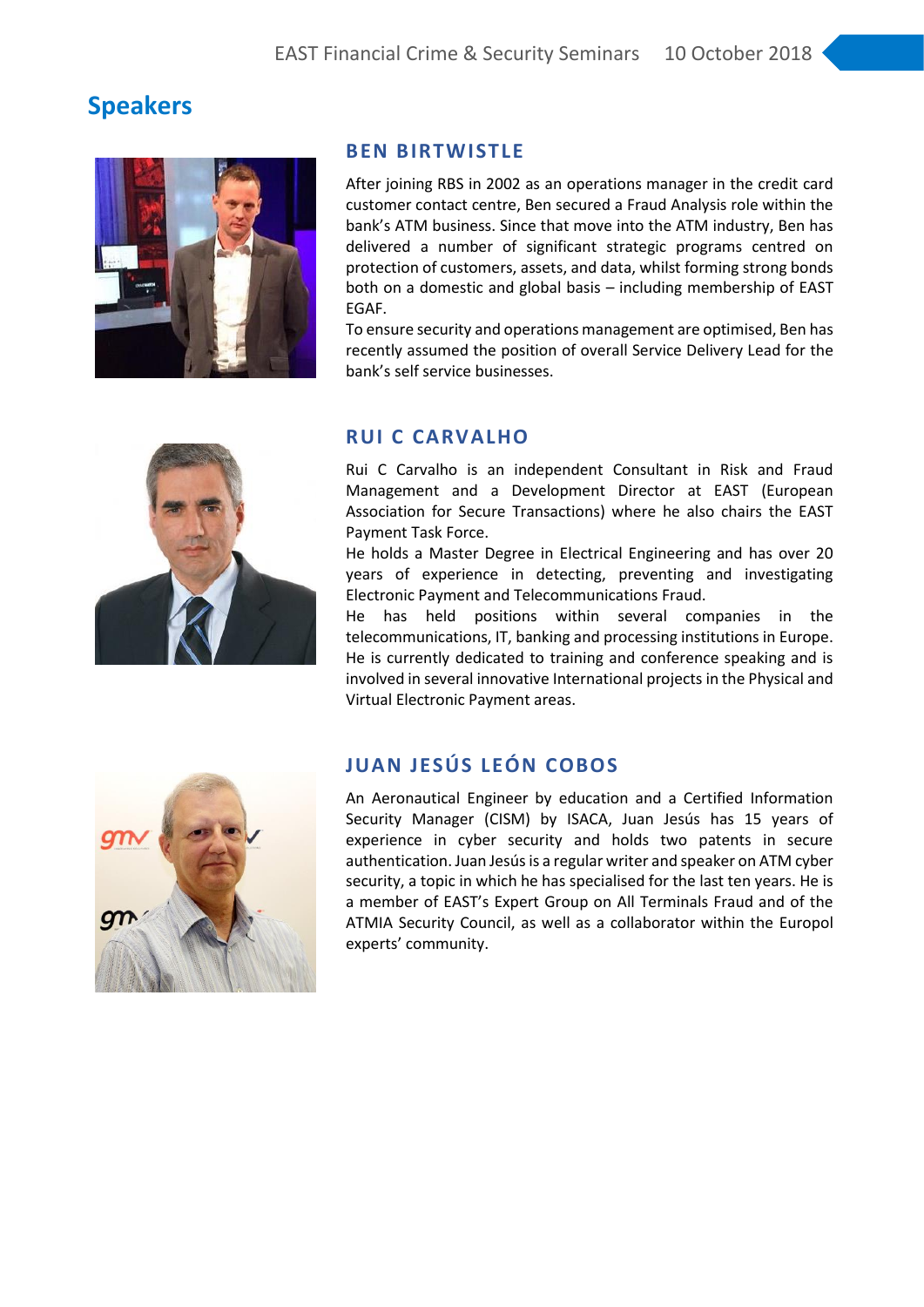

### **OTTO DE JONG**

Otto de Jong is working as an Operational Risk Manager at ING Domestic Bank the Netherlands within the Fraud and Security area.

ING's strengths include a well-known brand that is positively recognised in many markets, a strong financial position, our international network and omnichannel distribution strategy. Not to mention our efforts to contribute to a sustainable world. ING is among the leading banks in the Dow Jones Sustainability Index (Europe and World) and is included in the FTSE4Good index.

Over 51,000 employees offer bank services to 37,4 million customers in retail and wholesale banking services in over 40 countries.

Otto de Jong joined the Fraud Department of ING in 1977. He is nowadays working as an Operational Risk manager on the Fraud and Security area within ING Domestic Bank, The Netherlands. He has a long history working in the field of payment fraud prevention and continues to produce advice and best practice guidelines which are proven to reduce fraud and risks in banking and payments. He worked closely with national and international police departments on (Inter)national fraud cases. Over the years he has done investigations and fraud consultation on fraud cases on areas which vary from Payment fraud to Fraud detection. In the past he was involved in several Dutch Interbanking groups concerning Payment Fraud and Security in the Netherlands. His area of expertise is Payment fraud. And he is recognised for his fraud expertise on Cards and ATM. He is also involved in Physical Security and Event Security within ING.

Otto is one of the founding members of EAST (European Association of Secure Transaction) and remains an active participant, representing The Netherlands.

Otto was appointed by EAST to chair the EAST Expert Group on All terminal Fraud (EGAF) which consists of experts from the industry and law enforcement seeking to formulate and co-ordinate joint actions from stakeholders across the ATM and terminal industry, to share information and best practice with a view to detecting and preventing ATM and terminal related fraud. He is also an observer member of the Card Fraud Prevention Forum (CFPF) of the European Payment Council (EPC) .

Otto co-wrote several fraud-related industry documents, including the official EAST list of anti-skimming devices.

Otto drove the production of several EGAF guidelines including the Standardisation of Terminology for Locations of Card Data Compromise devices at ATMs and assisted Europol to produce Guidance & recommendations regarding logical attacks on ATMs. These documents have been translated into multiple languages for use by relevant authorities all across Europe.

In 2014 Otto was awarded EMEA Financial Crime Investigator of the Year by the International Association of Financial Crime Investigators (IAFCI) at its annual European Forum.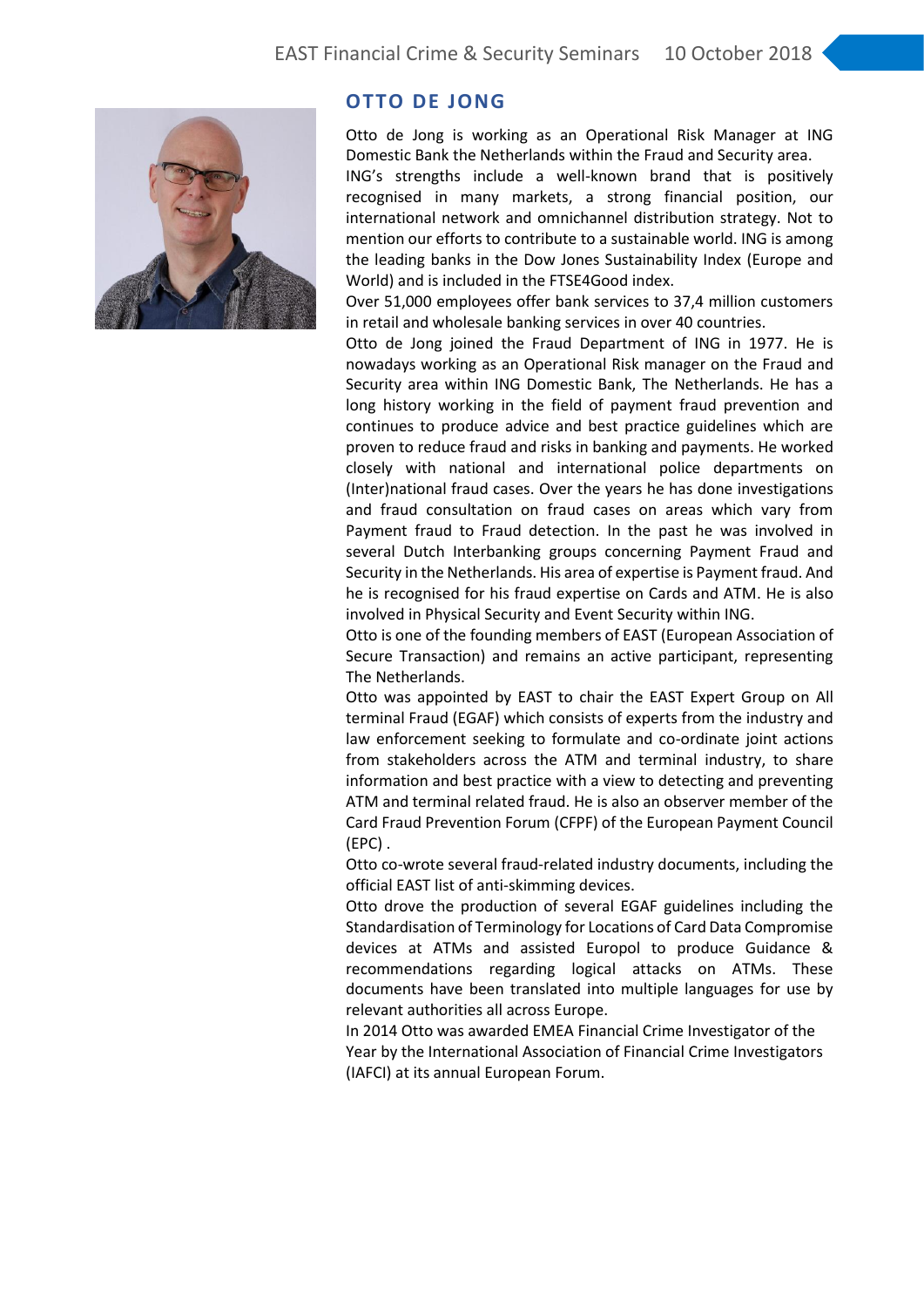

# **LACHLAN GUNN**

Lachlan Gunn is co-founder and Executive Director of the European Association for Secure Transactions (EAST), a non-profit organisation. EAST has set up an international network in order to help improve public/private sector cross-border cooperation in the fight against organized cross-border crime. EAST has active representation from 35 Countries and maintains working relationships with Europol and INTERPOL.

Lachlan began his career in the British Armed Forces and has managed several commercial security companies. He has worked extensively in Europe and Asia-Pacific, where he founded Securicor Taiwan Ltd (now a G4S business).



### **GERTJAN KAIJEN**

Gertjan is a police officer of the Netherlands Police and at this moment seconded to the Economic and property crime unit at Europol HQ in the Netherlands.

Main focus of his work at Europol is to map the ATM attacks in Europe. Before joining Europol, he was working at the National Intelligence Unit of the Netherlands Police, with a focus on international operating organised crime groups.



# **DANIEL ZORZO LÓPEZ**

2nd lieutenant Daniel Zorzo López was born in Madrid in 1983. He joined the Guardia Civil on 2004. He has been working during 10 year as investigator in national and regional investigation units, mainly dealing with Organized Property Crimes and Money Laundering. His current job is in the Central Criminal Intelligence Unit (UTPJ) in Madrid as analyst. He is the chief of the section involved in robberies

and burglaries in banks, jewelleries and houses.

He has a University degree in Criminology and a Master´s degree in Police Sciences.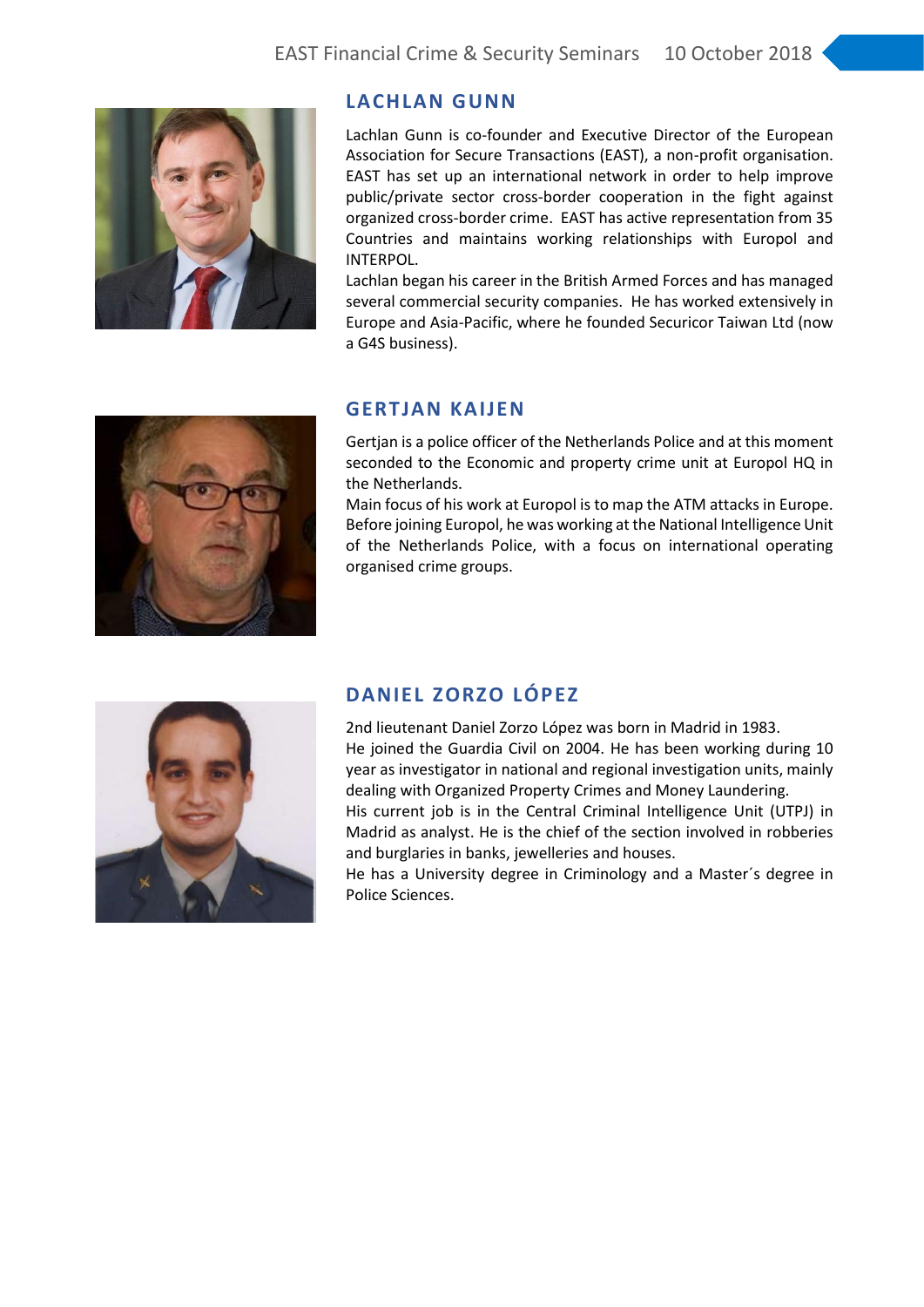

# **GRAHAM MOTT**

Graham joined LINK as Head of Strategy and External Relations in 2006. Graham's role includes strategic initiatives like interchange, as well as external relations, public affairs, fraud management, physical ATM crime and liaison with the 36 members.

External relations is a key element of Graham's role, leading LINK's liaison a wide range of organisations such as the Government, the Bank of England, Treasury as well as police, service suppliers, local authorities and regulators such as the Payments System Regulator (PSR) and consumer and charity groups. Graham also initiated and runs the innovative partnership between finance and academia with liaison and sponsorship of ATM crime research at Central St Martins College, University of London.

Graham was formerly Head of ATMs at Abbey and also worked for several years with cahoot, the on-line bank. He completed a MBA at Warwick University Business School, completing a dissertation on the future of financial services over the Internet.

He is married and lives in Buckinghamshire, England.



## **CLAIRE SHUFFLEBOTHAM**

Claire has twenty five years' experience within the ATM industry. Prior to joining TMD Security in 2013, Claire worked with NCR in a variety of senior global marketing and product management roles including security, software and services. Claire represents TMD Security in the EAST ATM fraud working group, known as EGAF, and is a core member of the ATMIA's security council and the ASA's skimming and card compromise working group. Claire also works with TMD's sister company, TMS ATM Software – which specialises in multi-vendor ATM Management and Monitoring software. Claire holds an MBA and an MSc.



### **MARCO SPOLDI**

Marco graduated in telecommunication engineering in Milan and has worked for 18 years focused in ATM Security Industry with MIB. After a first period in quality management, since 2012 he is on the head of Business Development of physical security products for ATMs. Marco represents MIB at Events and Security forums contributing with the company vision of security and prevention applied to ATM market such as the use of solutions for contrasting gas and explosive attacks and IBNS.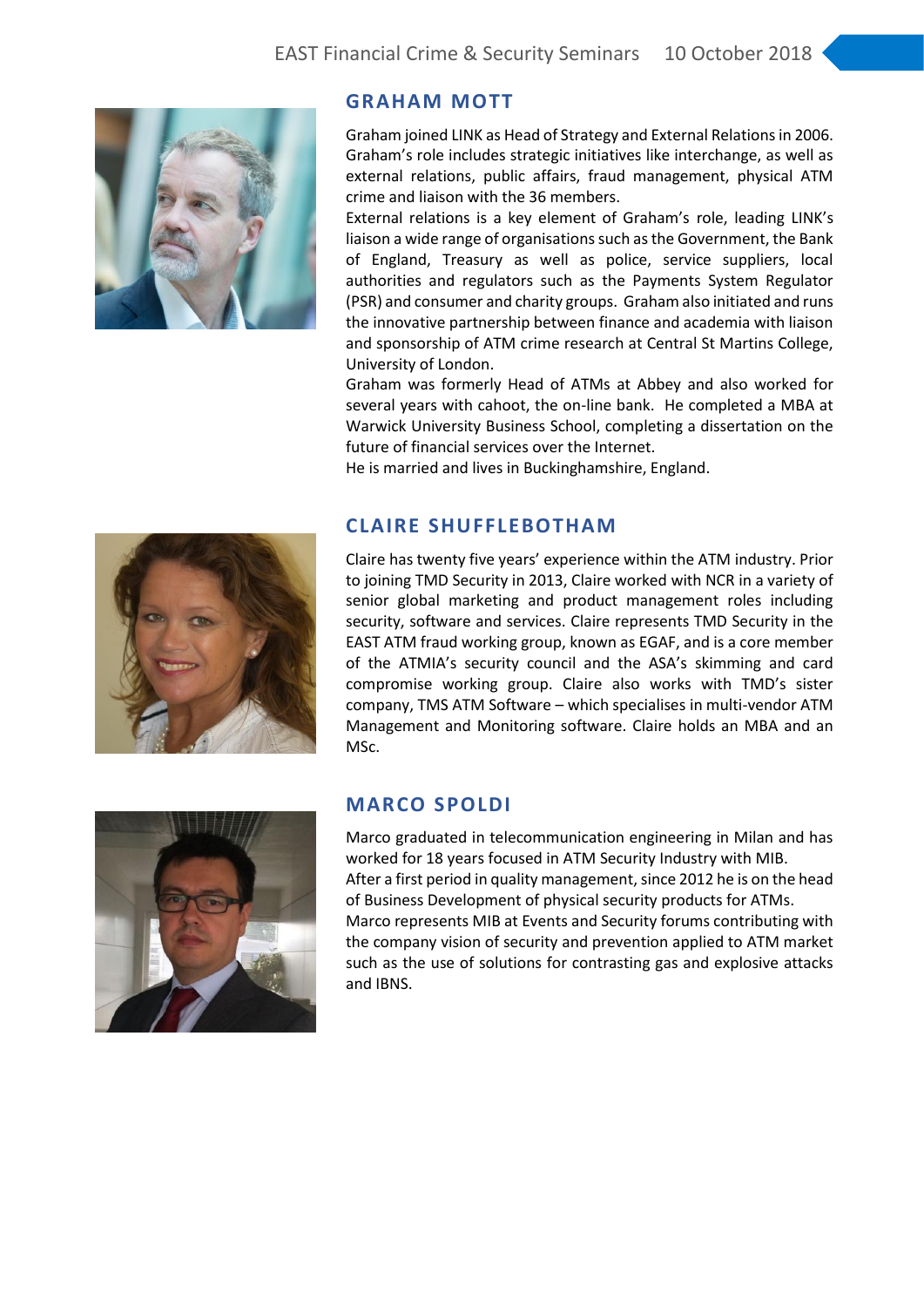

## **NIELS ULJEE**

Niels is employed by The Dutch National Police (LE – A&O).

Currently he is working as a forensic-intelligence analyst on the subject of ATM-attacks for the LFCT in Zoetermeer.



## **BRIAN UNDERHILL**

Brian Underhill is a former Director of CELT Limited based in the UK and is one of the leading European experts in the identification and examination of devices used to commit hi-tech payment card fraud. He has over 20 years' experience in the examination of skimmers and associated devices and regularly gives evidence in criminal courts. He has assisted the majority of Police forces in the UK with over 1,000 investigations, as well as other European Police Forces and EuroPol.



# **BRUNO SÉRGIO NOBRE VIEGAS**

Bruno joined Polícia de Segurança Pública on 06 October 1998 and is now Sergeant.

He has been working in the Criminal Investigation Department of Polícia de Segurança Pública since 2008, dealing mainly with intelligence, criminal analysis and investigations related with organized crime groups involved in property crimes. Currently he works as a criminal analyst and I am team leader in an analysis unit that supports ongoing investigations related with property crimes, such as houses and jewelleries burglaries, pickpocketing and ATM related crimes.

Since 2010 he has been also involved as a trainer in the courses of criminal investigation and criminal analysis given by Polícia de Segurança Pública to their police officers.



### **NEIL SMYTH**

Neil Smyth joined the Metropolitan Police Service as an Intelligence Analyst in 2004. He specialises in commercial robbery, burglary and offending linked to banks, cash in transit and atms. Since 2015 Neil has been working alongside Operation Vanguard which is the Metropolitan Police Service's intelligence support unit for the Flying Squad. As well as covering London, Neil is the South East and Eastern regions single point of contact for atm, banks and CVIT offending.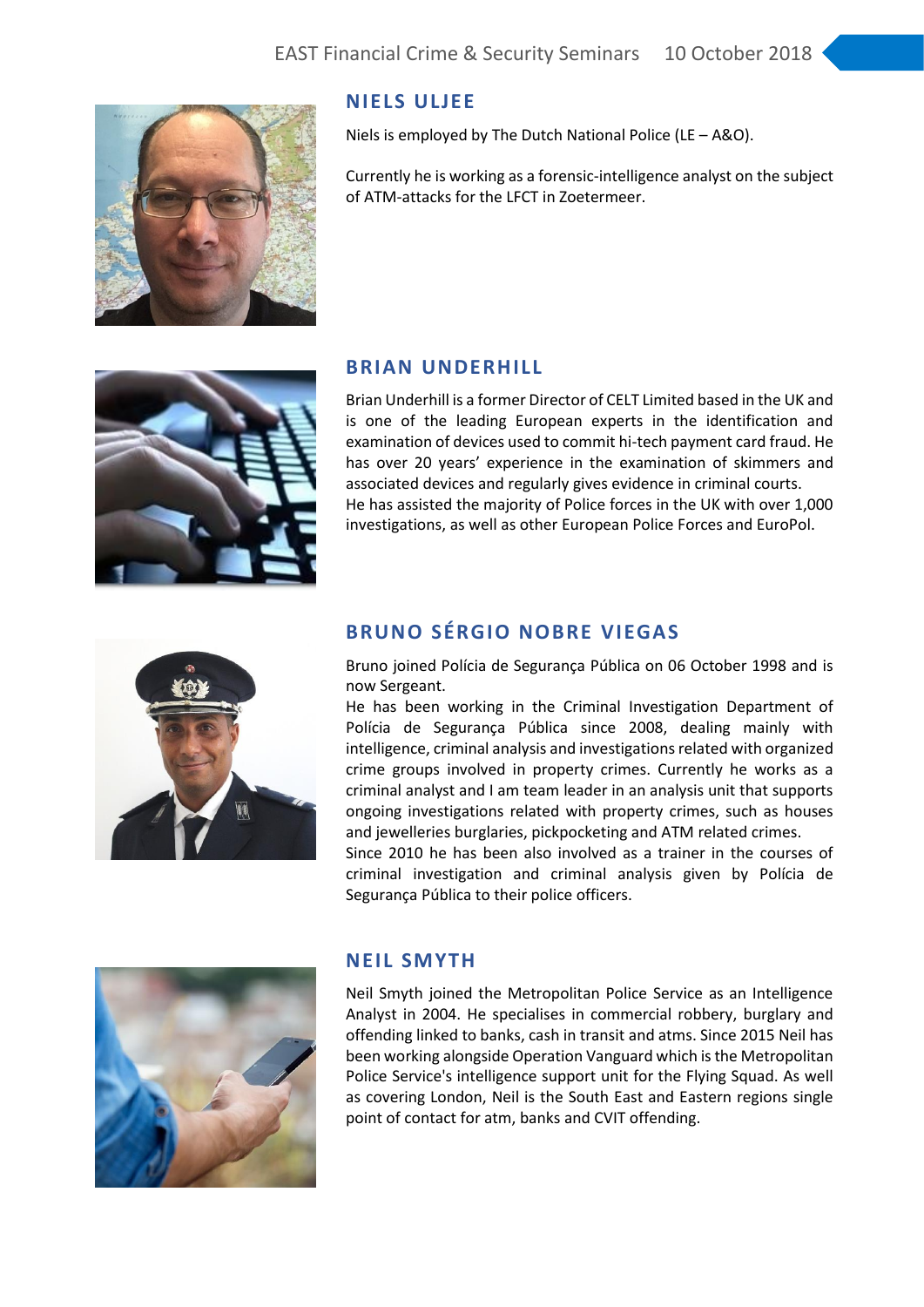

### **NICK WEBBER**

Nick Webber is a former Director of CELT Limited based in the UK and is one of the leading European experts in the identification and examination of devices used to commit hi-tech payment card fraud. He has over 20 years' experience in the examination of skimmers and associated devices and regularly gives evidence in criminal courts. He has assisted the majority of Police forces in the UK with over 1,000 investigations, as well as other European Police Forces and EuroPol.



#### **GILLES WEINTZ**

Gilles Weintz, lieutenant, is since 2015 the head of the mobile and transnational crime unit at the central office for fighting against mobile organised crime (OCLDI) of the French Gendarmerie Nationale in Arcueil (France).

He worked for 14 years at the Strasbourg crime squad (1999 – 2013). From 2004 to 2005, he worked for the UNITED NATIONS at the central intelligence unit in Pristina (Kosovo).

He is specialised in eastern European organised crime (Balkans and Caucas) and especially in Russian speaking mafia.



#### **TOBIAS WIELOCH**

Tobias Wieloch started to work for the German Federal Criminal Police (BKA) in 2002 and have been with the Cyber Intelligence Unit for several years. In 2015 he was given the opportunity to be part of the Joint Cybercrime Action Taskforce (J-CAT) at Europol under German leadership. The J-CAT's main objectives are to drive and coordinated action against key cybercrime threats and targets.

Tobias has a diploma in business management and a master's degree in security management. Since May 2018 he has been working as a Specialist in Europol's European Cybercrime Centre (EC3).